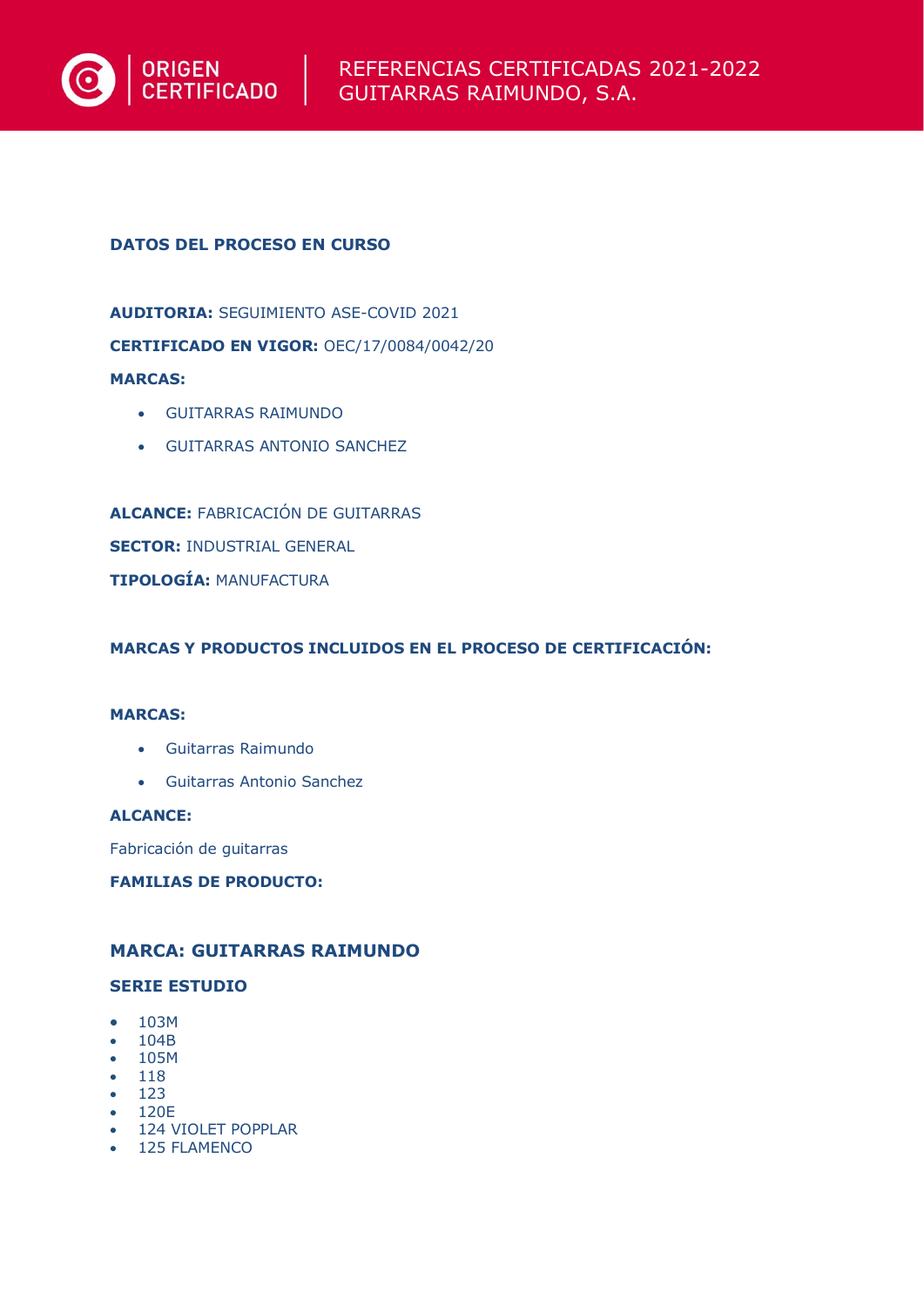

# **SERIE PROFESOR**

- 126 FLAMENCO
- 128
- 129 COCOBOLO
- 130
- 131 ZIRICOTE
- 123 PAU FERRO
- 133 EBANO BLANCO
- 50 ANIVERSARIO GRANADILLO EDICIÓN LIMITADA

# **SERIE CONCIERTO**

- 136
- 140
- 145 FLAMENCO CIPRES
- 145 FLAMENCO PALO SANTO
- 146
- 148

# **SERIE ARTESANIA**

- 150
- 155
- 160 FLAMENCO
- 180
- 185 GOMALACA
- NX
- MODELO LEGADO 50 ANIVERSARIO EDICIÓN LIMITADA

# **SERIE CUT-AWAY**

- 610E
- 630E
- 631E
- 633E
- 636E FLAMENCO
- 646E FLAMENCO
- 660E

Todos los modelos CUT-AWAY están disponibles para zurdos y con caja estrecha.

# **SERIE MIDI**

- 646 MIDI
- 660 MIDI

# **SERIE REQUINTOS**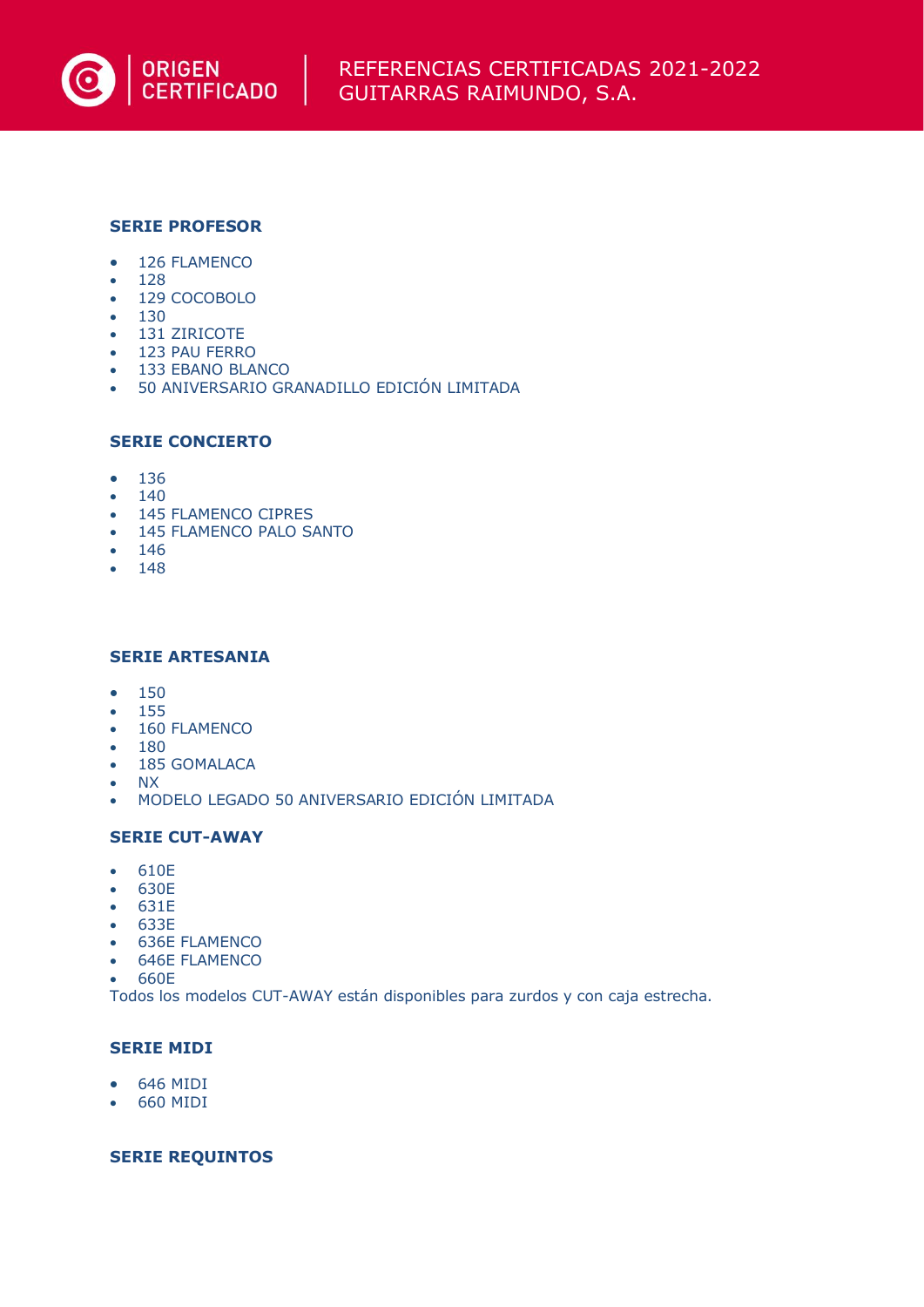

- 1492
- 1495
- 1498

#### **SERIE BOSSA NOVA**

- BOSSA NOVA 1
- BOSSA NOVA 2
- BOSS NOVA 3 CUT-AWAY

Existe la posibilidad de electrificar los modelos BOSSA NOVA con equipos Fishman Clasica III, Fishman Clasica Blend o MIDI RMC Poly-Drive IV:

Electrificar Modelos Bossa Nova con Fishman Clasica III con afinador afinador Electrificar Modelos Bossa Nova con Fishman Clasica Blend con micro y afinador Electrificar Modelos Bossa Nova con equipo MIDI RMC Poly-Drive IV

#### **SERIE FLAMENCO**

- 125 FLAMENCO
- 126 FLAMENCO
- 145 FLAMENCO CIPRES
- 145 FLAMENCO PALO SANTO
- 160 FLAMENCO
- 636E FLAMENCO
- 646E

# **SERIE BANDURRIAS Y LAUDES**

- BANDURRIA 9
- BANDURRIA 15
- LAUD 19
- LAUD 25

#### **SERIE ROMANTICAS**

- ROMANTICA 1800
- ROMANTICA 1900

#### **SERIE BARITONAS**

• CLAVE DE FA-E

# **SIGNATURE SERIES**

• Tatyana Ryzhkova Black Limba

# **SERIE ACUSTICAS**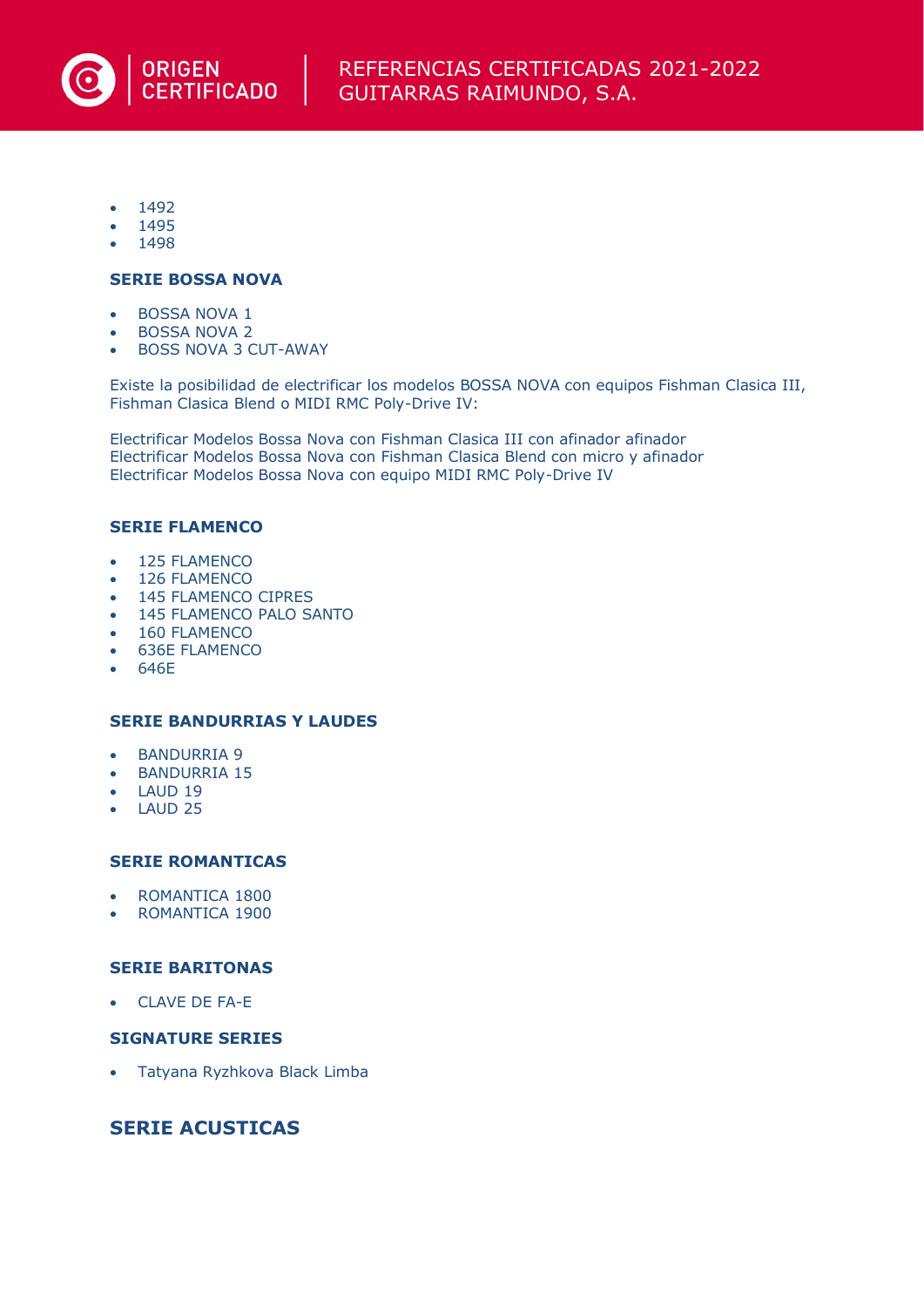

# **SERIE DREADNOUGHT**

- DC200E
- DC700E
- DC701E
- DC200CE • DC700CE
- 
- DC701CE

# **SERIE OM**

- MM200E
- MC700E
- MC701E
- MC700CE
- MC701CE
- MS801CE
- MS901CE

#### **ACOUSTIC PREMIUM SERIES (MODELOS SÓLIDOS)**

- PREMIUM DS9700
- PREMIUM DS9700C
- PREMIUM DS9701
- PREMIUM DS9701C

# **MARCA: ANTONIO SANCHEZ GUITARS**

# • **MODEL Nº S10 AND S20**

Spanish Classic Guitar: Solid top. Rosewood fingerboard

#### • **MODEL Nº 1005-NEW- SOLID TOP**

Spanish Classic Guitar: Solid top. Rosewood fingerboard

• **MODEL ESTUDIO Nº 1008**

Spanish Classic Guitar: Solid top. Rosewood fingerboard

• **MODEL ESTUDIO Nº 1010**

Spanish Classic Guitar: Solid top. Mahogany. Rosewood fingerboard

• **MODEL PROFESOR Nº 3000**

Spanish Clasicc Guitar: Palo-Oleo

• **MODEL PROFESOR Nº 3050-With pick-up & Pre-amp**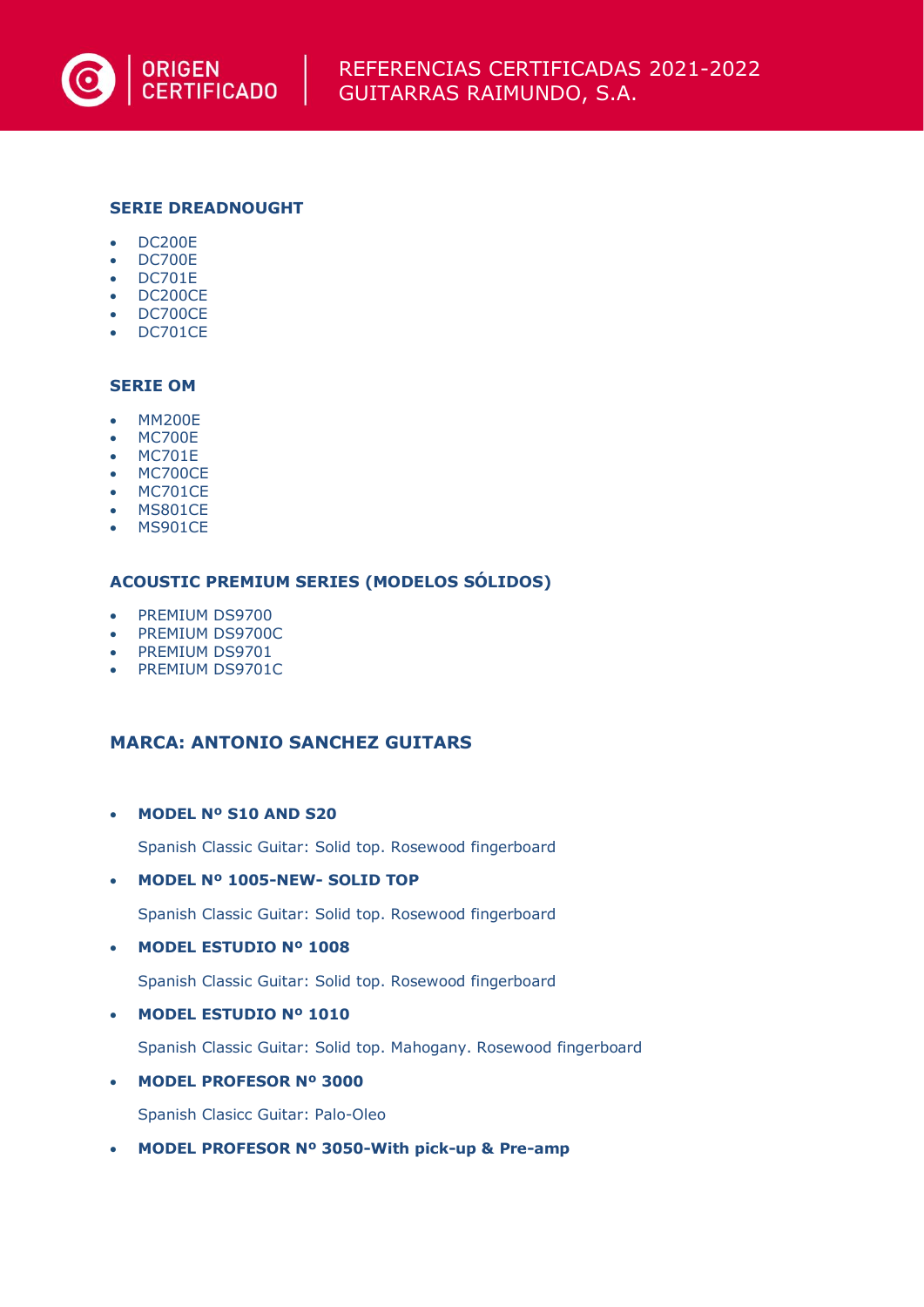# REFERENCIAS CERTIFICADAS 2021-2022 GUITARRAS RAIMUNDO, S.A.

Spanish Clasicc Guitar: Palo-Oleo. Pick-up with Fishman Classica III with tuner

- **MODEL PROFESOR Nº 1015** Spanish Classic Guitar: Rosewood. Ebony fingerboard
- **MODEL FLAMENCO Nº 1018**

**ORIGEN CERTIFICADO** 

Flamenco Guitar. Sycomore. Rosewood fingerboard

• **MODEL PROFESOR Nº 1020**

Spanish Classic Guitar: Solid top. Rosewood. Ebony fingerboard

• **MODEL PROFESOR Nº 1021 NEW MODEL**

Spanish Classic Guitar: Solid top. COCOBOLO. Ebony fingerboard

• **MODEL SOLIDO Nº 1023**

Spanish Classic Guitar: Solid Mahogany

• **MODEL CONCIERTO Nº 1025**

Spanish Classic Guitar: Solid Rosewood

• **MODEL SOLIDO Nº 1026**

Spanish Classic Guitar: Solid walnut

• **MODEL FLAMENCO Nº 1027**

Flamenco Guitar: Solid Cypress. Ebony fingerboard

• **MODEL CONCIERTO Nº 1030**

Craftmanship Spanish Guitar: Solid Rosewood

• **MODEL CONCIERTO Nº 1035**

Craftmanship Spanish Guitar: Serial number. Solid rosewood with case

• **MODEL CONCIERTO Nº 1500**

Craftmanship Spanish Guitar: Serial number. Special solid rosewood with case

• **MODEL GRAN CONCIERTO Nº 2000**

Luthier Antonio Sánchez rosewood guitar with hard case

• **MODEL GRAN CONCIERTO DE LUXE Nº 2500**

Special edition Luthier Antonio Sánchez with hard case

• **MODEL GRAN CONCIERTO DE LUXE Nº NOMEX 2600**

Guitar with double NOMEX top. French polish. With hard case